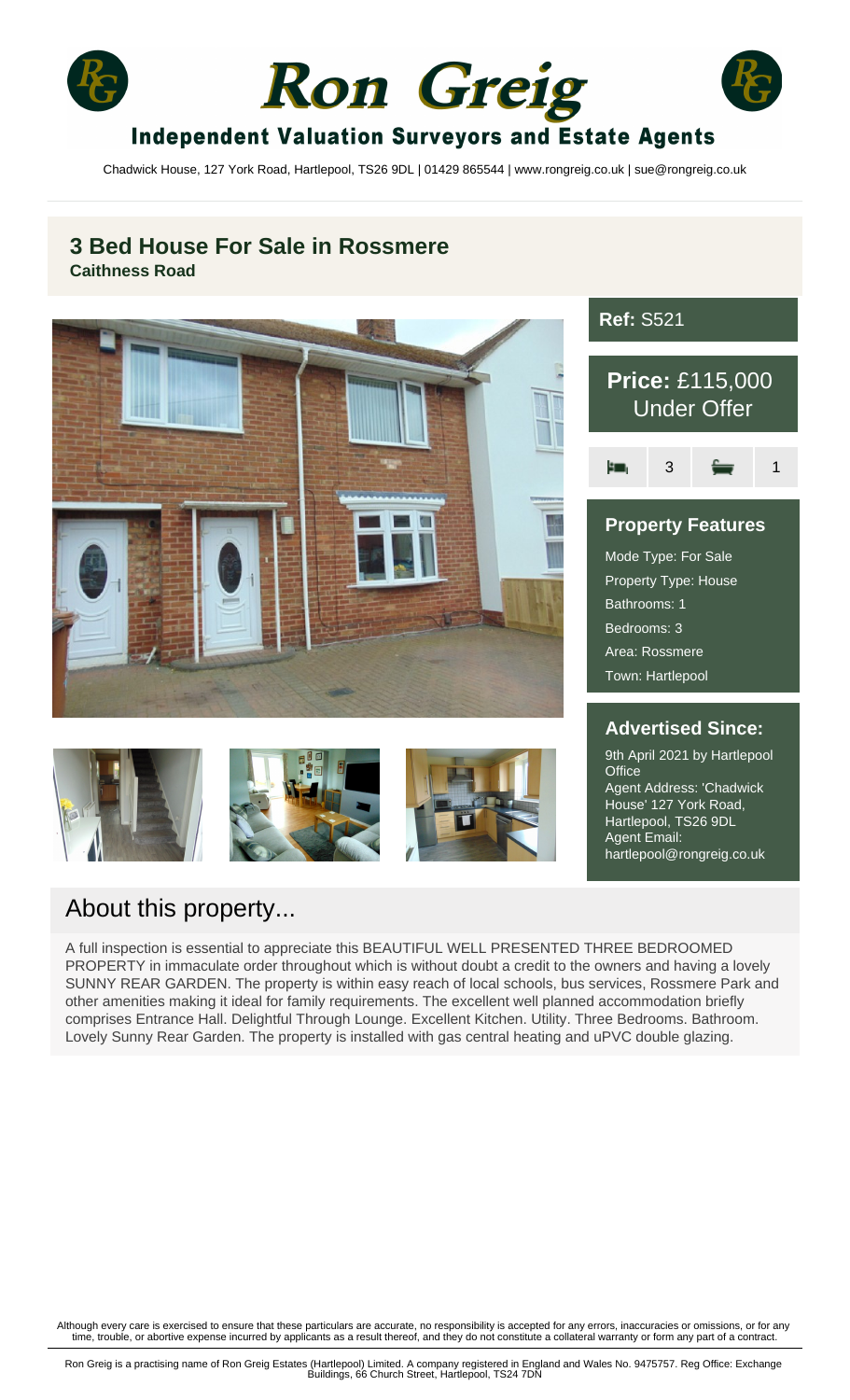





# **Independent Valuation Surveyors and Estate Agents**

Chadwick House, 127 York Road, Hartlepool, TS26 9DL | 01429 865544 | www.rongreig.co.uk | sue@rongreig.co.uk

## **Property Rooms**

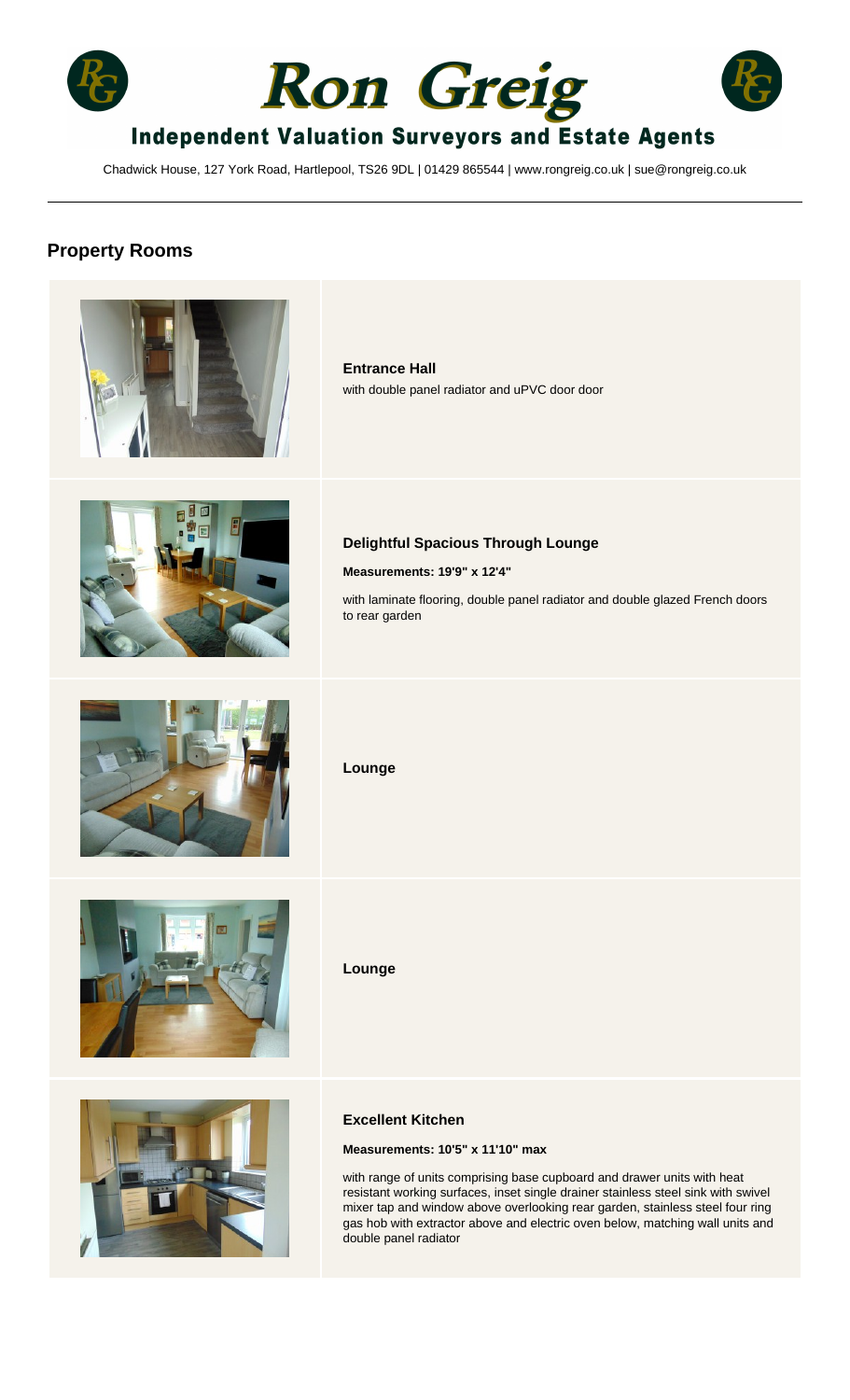#### **Utility**

#### **Measurements: 19'8" x 5'5"**

heat resistant work surface with space and plumbing for automatic washer and dryer, wall mounted gas central heating boiler, double panel radiator and uPVC doors to rear garden and to front.

#### **First Floor**



**Landing** with window overlooking rear garden



**Bedroom No. 1 Measurements: 11'8" x 10'10"** fitted wardrobes and radiator



**Bedroom No. 1**



**Bedroom No. 2 Measurements: 10'7" x 12'0"** with radiator



**Bedroom No. 2**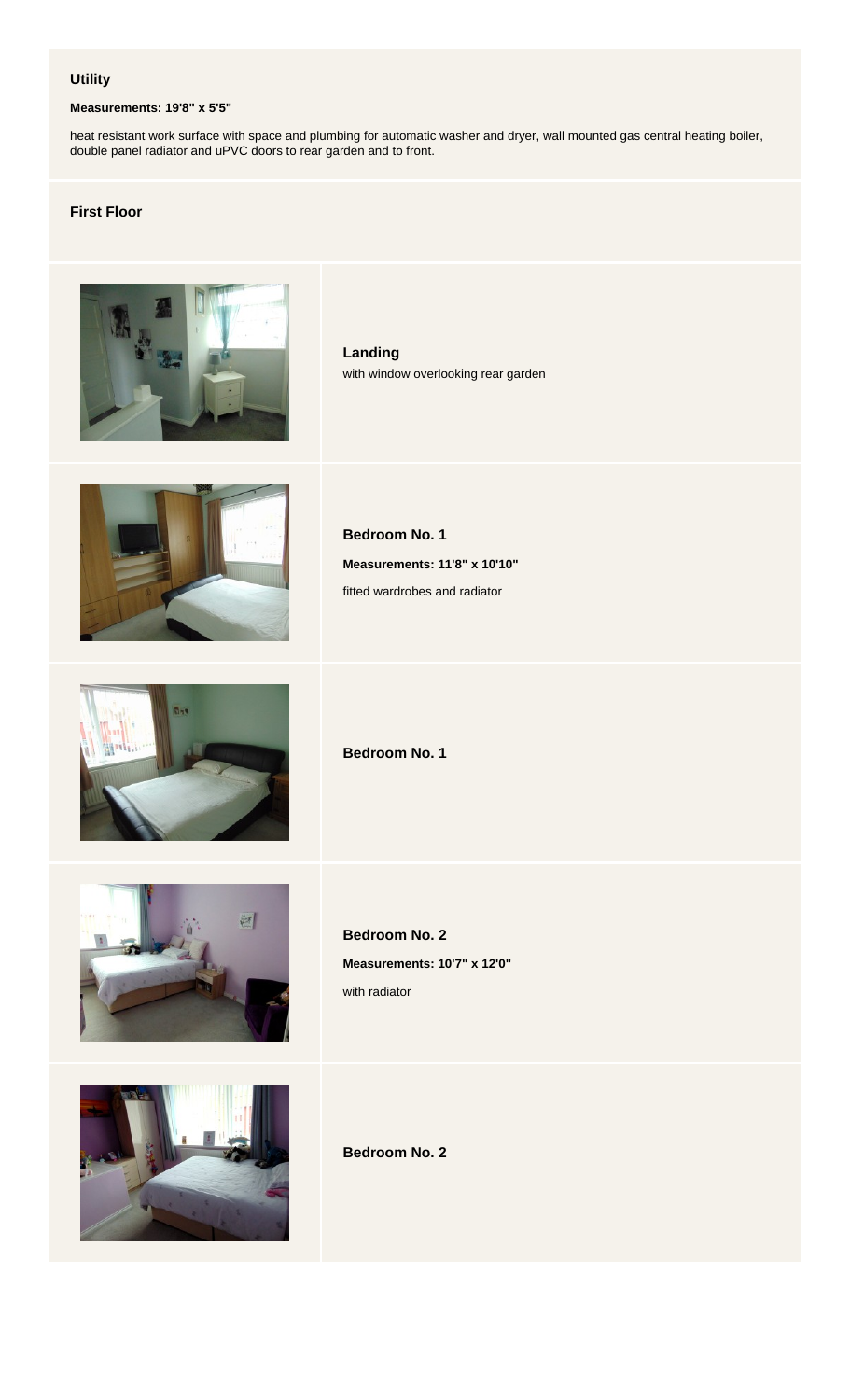



# **Fully Tiled Bathroom**

**Bedroom No. 3**

with radiator

**Measurements: 9'4" x 8'10"**

comprising panelled bath with mixer tap, pedestal wash basin with mixer tap, low level W.C. and shower cubicle with mains rainfall shower and heated towel rail



**Bathroom**

#### **Outside**



**Lovely Sunny Rear Garden**



**Rear**

### **Viewing: By appointment through the agents.**

#### **Mortgages at Ron Greig**

 \*Professional advice to help you select the most suitable mortgage to meet your particular requirements and objectives \*Computerised mortgage sourcing systems giving access to both high street lenders and to broker specific special deals with 'decisions in principle' in minutes and Mortgage Certificates issued (subject to status) \*Fully managed mortgage tracking from submission of application right through to release of funds

Call **01429 865544** to arrange a free consultation at your convenience